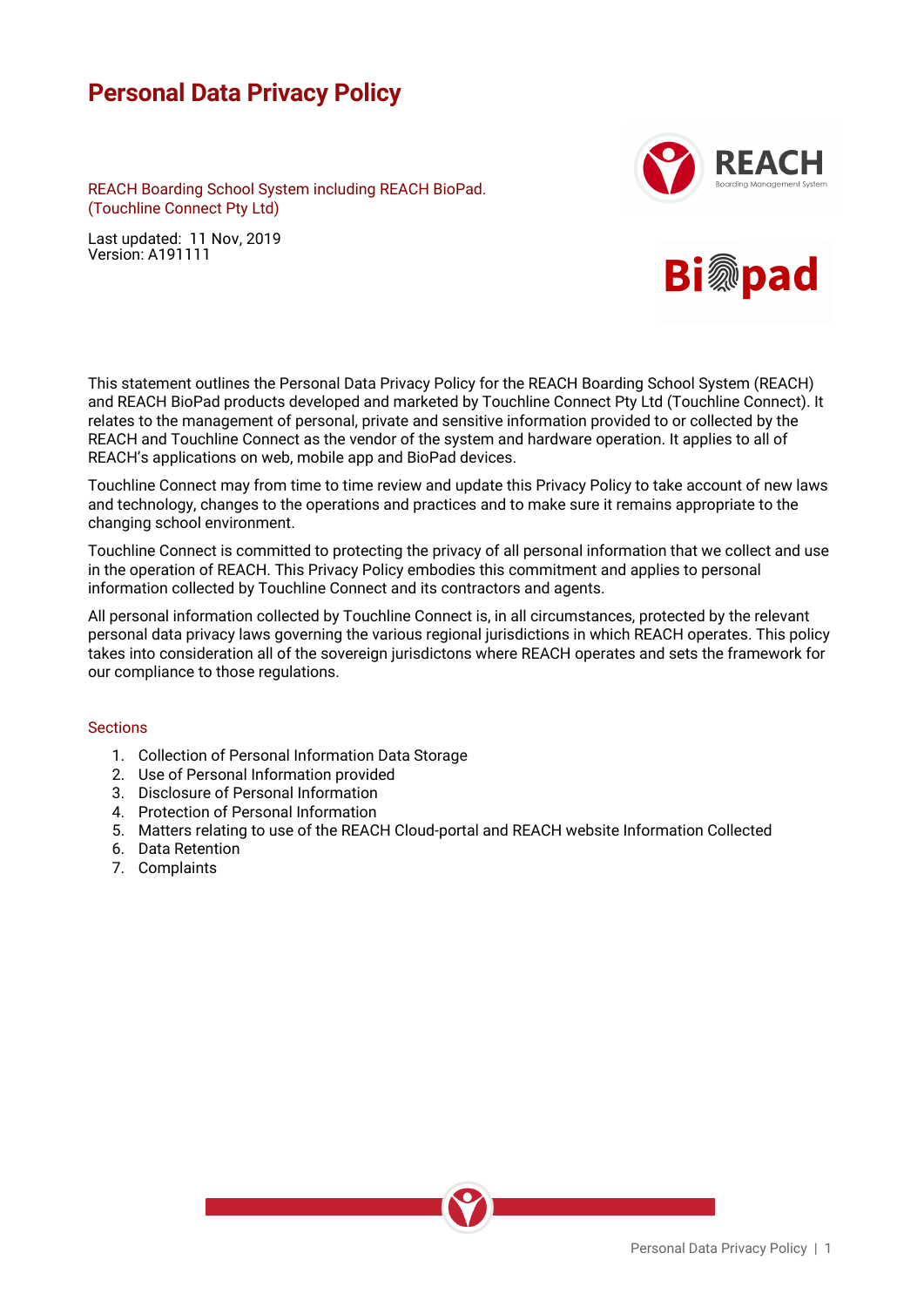## **1) Collection of Personal Information**

The type of information that Touchline Connect receives and holds, includes (but is not limited to) personal information, including sensitive information about:

- Students and parents and/or guardians ("Parents") and hosts before and during the course of a student's enrolment.
- Staff and other people who come into contact with the School for the management of School or Boarding House activities.
- Student medical records collected by the school and shared with or stored in REACH.
- Personal biometric fingerprint data in the form of unique digital binary codes converted from fingerprint images provided and approved by individuals using the REACH BioPad.

Personal Information about Parents, Students and Guardians

Touchline Connect will collect personal information about an individual from schools who use REACH. Parents and students will also have a capacity to update that information from time to time with secure, direct access to REACH and REACH BioPad.

## Personal Information about School Staff and other third parties

Touchline Connect will collect personal information about an individual staff member or third party associated with the school or boarding house from schools who use REACH. These individuals will have the ability to update that information from time to time with secure, direct access to REACH.

We may also collect and use Personal Information from individuals where they provide that information in forms provided on our website, in phone conversations or email messages with REACH representatives. We may also collect and use Personal Information about individuals that is publicy available for the purpose of a legitimate interest in REACH.

## **Photographs**

Touchline Connect will, as part of the activities of REACH, utilise photographs of individuals provided by the school or by the individual themselves for user and system identification purposes. Photographs of school activities, staff, students and other personnel may be posted on REACH by authorised school administration staff for internal use and promotional use by the school.

Touchline Connect will not use any photograph provided by the school for anything other than its intended purpose without knowledge and consent from the individual or individuals identified in the photograph.

## Biometric Fingerprints

When implemented, the REACH BioPad captures images and measurements of fingerprints to extract unique biometric data of individuals in the REACH ecosystem. It uses a complex set of algorithms to identify and apply unique, minute measurements into an encrypted binary number template and no fingerprint images are retained in REACH.

## Collection & Processing personal data of individuals under 18 years old

Personal information for children under the age of 18 may be uploaded into REACH by customers using REACH services where the customer is data controller and REACH is the data processor. The customer is responsible for ensuring that disclosing such information is done in accordance to applicable law, legal processes and regulations. For example, obtaining consent from their parents or legal guardians if applicable under the GDPR. REACH will not control such information and will act only as a procesor of this data.

Personal Data Privacy Policy | 2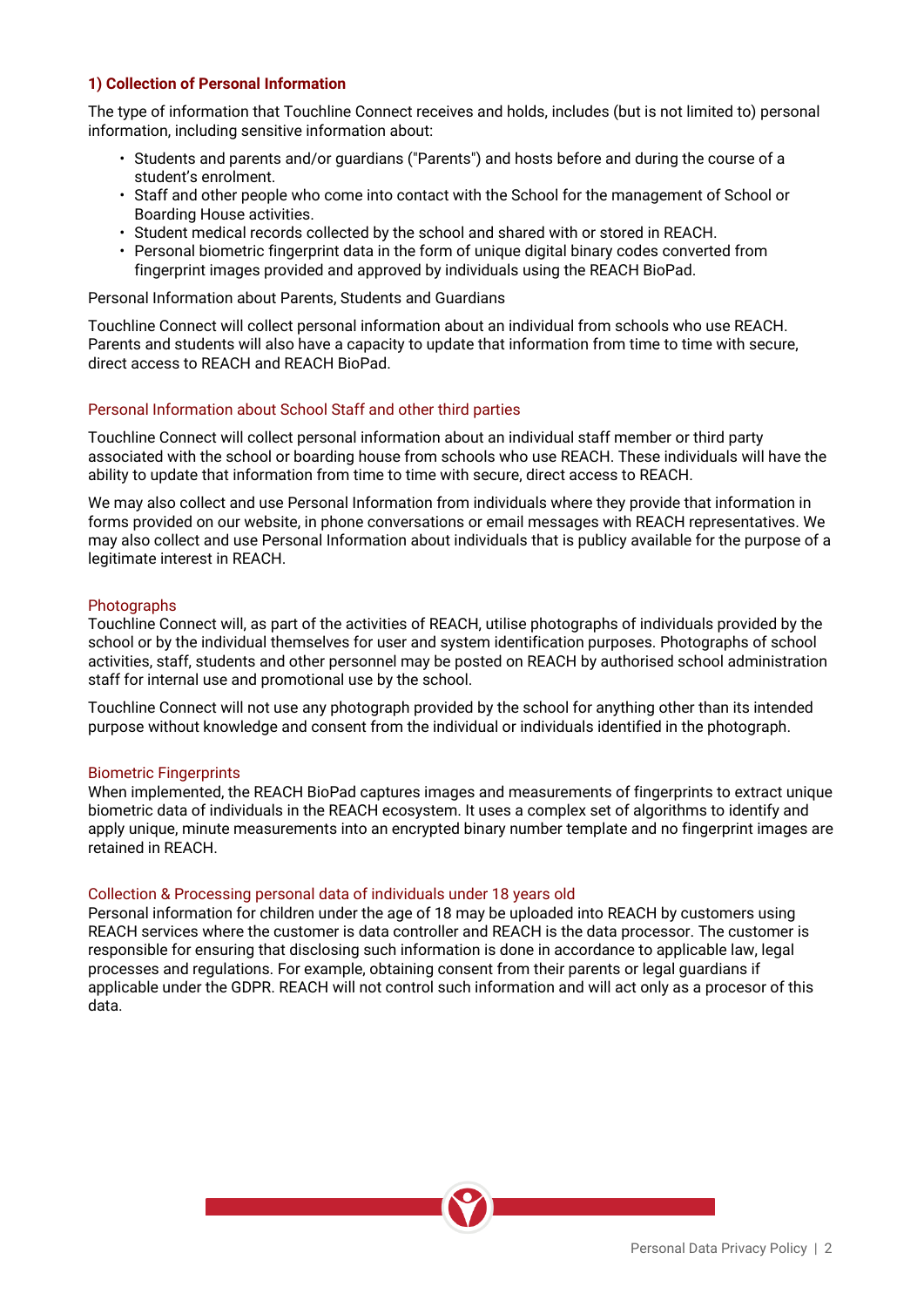## **2) Data Storage**

REACH User Portals and applications that are cloud hosted are contained in secure data centres that physically reside in servers provided secured by the Google Cloud Platform which is ISO 27001, ISO 27017 and ISO 27018 certified for cloud based data security. Primary storage locations for REACH portals are in Australia, USA, UK and Singapore and Hong Kong. If you require more information regarding the specific server and hosting details for your school, please contact us.

## Biometric Fingerprint Data

Biometric Fingerprint images are not stored in REACH BioPads or on REACH data servers. Each fingerprint image is immediately converted to a unique binary number template and the binary number is stored as an identifier for an individual user's profile in REACH. At no time are fingerprint images stored in REACH. The the unique binary numbers are created by and readable to only by the specific fingerprint reader and unique image conversion algorithm that is provided by REACH.

## **3) Use of personal information provided**

The primary purpose of collection of personal information of students, parents, guardians, hosts and school staff is to enable REACH to provide an activity management system which assists schools to manage their duty of care for school and boarding house activities. This data is maintained in a secure environment with multi-layered security protocols for data protection.

Access to this data is limited to authorised school personnel and to individuals whose personal data is on the system.

An individual's access to personal data is restricted by security protocols to their own information or information relating to individuals that the school has formally associated them with on REACH.

The purposes for which Touchline Connect uses the personal information of students, parents, guardians and staff include:

- Keeping Parents and staff informed about matters related to a student's activities in the School and Boarding House, through correspondence, news alerts and activity notifications, and
- Satisfying the School's legal obligations and allowing the School to discharge its duty of care, and
- Providing user identity verification for access to and utilisation of REACH modules and activities.

Personal information collected by Touchline Connect will be used and disclosed only for the purpose for which it was provided or a directly related secondary purpose, unless agreed otherwise, or where the use or disclosure of that personal information is allowed or required by law.

## Images of individuals

Images of the School's students, staff, parents, guardians and other visitors may be used in various instances by authorised school administration staff using REACH. Only authenticated users may insert photographs into the REACH system. Touchline Connect will not use any photographs or images provided by the School without consent from the individual or individuals identified in the photograph or image.

## Biometric Fingerprint Data

Biometric Fingerprint Data is used for the sole purpose of user identity verification to enable access to various application activities within the REACH ecosystem only. Touchline Connect will not use any Biometric Fingerprint Data outside of the REACH ecosystem or for any purpose other than to verify an individual user's identity.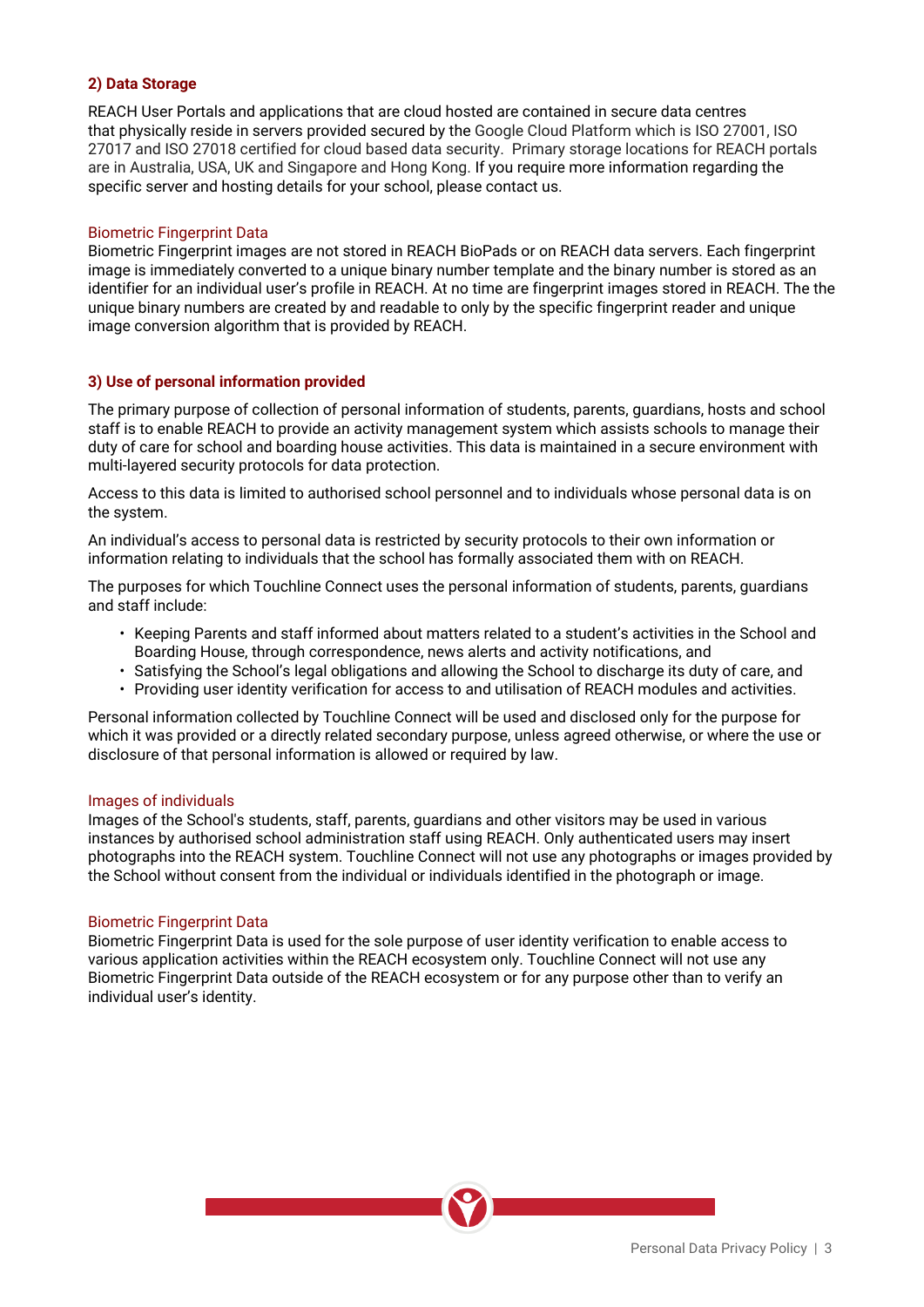# **4) Disclosure of personal information**

Touchline Connect will not share personal information held about an individual with any third party without a school's approval of the sharing of data with that third party except in the following instances:

- REACH may transfer personal information via direct data connections with a school 's existing database or other computer systems for the purpose of maintaining accurate and co-ordinated school records.
- The disclosure is required or authorised by or under law.
- The disclosure is reasonably necessary for the enforcement of the criminal law.
- We have reasonable grounds to determine that the disclosure is necessary to prevent or lessen a serious and imminent threat to the life or health of the individual concerned or another individual.

## **5) Protection of personal information**

Touchline Connect manages the security of personal information with physical, electronic and procedural safeguards.

We urge individuals to take every precaution to protect their personal data when connecting to REACH by regularly changing passwords, using alpha-numeric combinations, not sharing usernames or passwords with other users (including family members) and ensuring that a secure browser is used to access REACH.

Touchline Connect has in place a number of data protection steps to protect the personal information that is contained in REACH. These include:

- Servers that are connected to UPS power and have RAID disk arrays for greater reliability.
- Servers that are fully locked down, running only essential services, with CISCO firewalls and CISCO routers used to secure data.
- Servers backed up daily and tapes stored in a fireproof safe.
- Servers housed in premises on a secure floor with 24 hour PIN access.

Biometric Fingerprint images are not stored in REACH. An encrypted binary template (i.e. measurements taking from the fingerprints captured) is created from fingerprint images and used to establish the characteristic for each unique identity and this is verified when replica binary prints are identified. Importantly, this encrypted binary template is only usable in the REACH system.

# Checking and updating personal information held by REACH

In accordance with the Privacy Act 1988, an individual has the right to obtain access to any personal information which REACH holds about them and to advise of any perceived inaccuracy. There are some exceptions to this right, set out in the Act for minors. Students will generally have access to their personal information through their Parents or Guardians.

Other individuals with personal data on the REACH system and who are approved by the school 's system administrator may have access to their own personal data and in some cases to other individuals with whom the school administrator has associated them in REACH.

Personal Data Privacy Policy | 4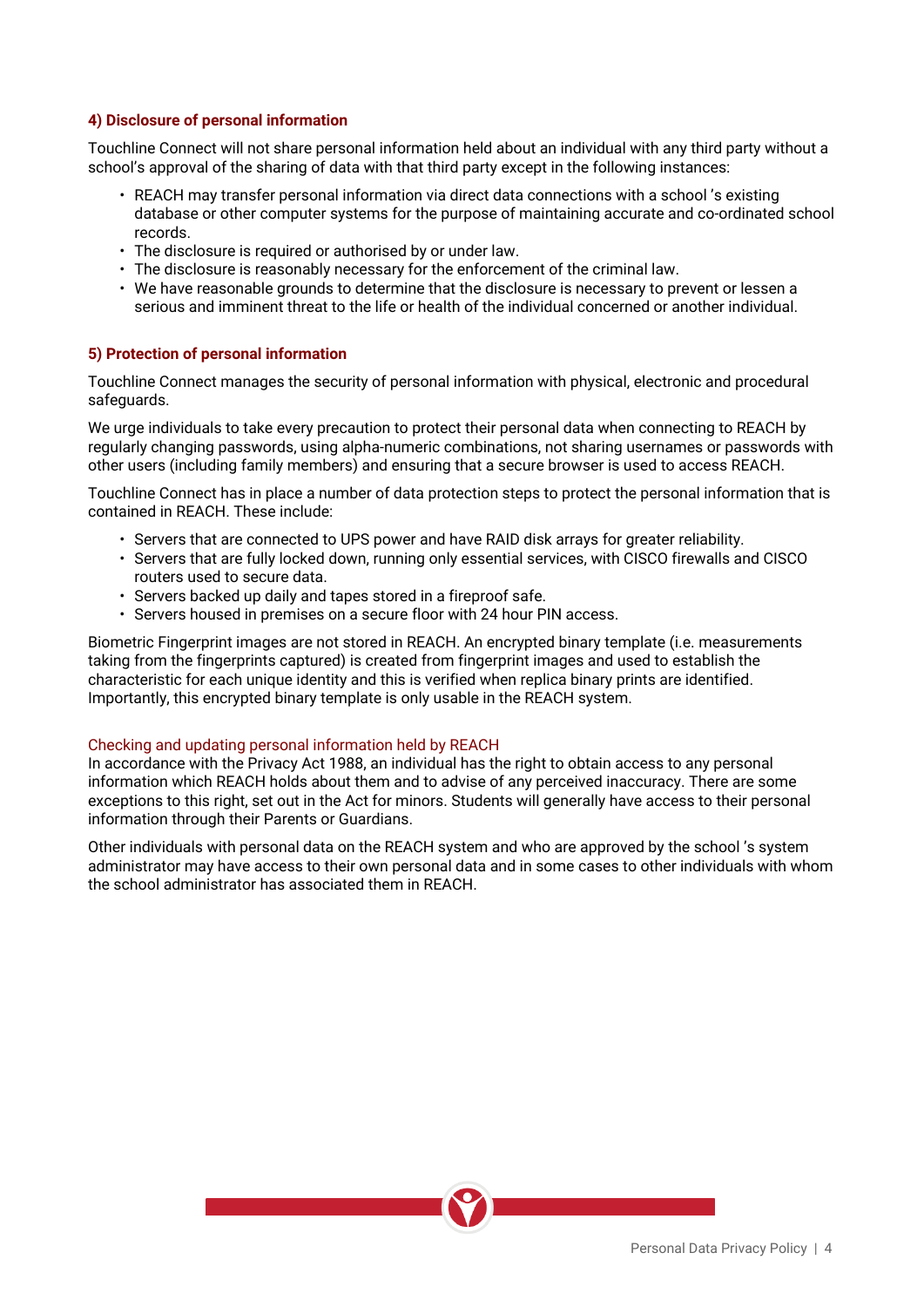## **6) Matters relating to use of the REACH Cloud-portal and REACH website Information Collected**

When you view and use the REACH web portal or the REACH website the following information is collected for statistical purposes:

- The Internet Protocol (IP) address of the machine from which you are connecting. Your top level domain name (for example .com, .gov, .au, .uk etc).
- The date and time of your visit to the site.
- The pages that you accessed and any documents downloaded.
- The previous site you had visited.
- The type of browser you are using and the operating system that it runs on.

## Access to information collected

No identifying data is provided to any parties other than the relevant portal administrators and authorised operators. In the event of an investigation where a law enforcement agency may exercise a warrant to inspect our internet web server logs, then access to information collected will be provided in accordance with any legal requirements.

Use of information collected

Email addresses and phone numbers collected will only be used for the purpose for which they have been provided to us by the school or by the individual. They will not be added to marketing or mailing lists or used for any other purpose without your consent other than for the provision of information relevant to the operation of the REACH system.

## Cookies

The REACH web portal and the REACH website use "Session" cookies to aid in the ease of browsing through the site. In this situation, the cookie identifies the browser, not the individual. No personal information is stored within the cookies of Touchline Connect.

You can manually disable cookies at any time. Simply check your web browser's "Help" function to find out how to disable cookies in your web browser. Disabling cookies will not impact your ability to access the REACH web portal or the REACH website.

## Google Analytics

REACH User Portals are not monitored using any external tracking programs. In portal, analytics are utilised to monitor user traffic flows and movements however all data is maintained within our own server network and the data is not shared with any third party.

Google Analytics is used by Touchline Connect to collect website visitor information for our various websites. This includes the REACH website but it does not include any REACH User Portals.

Google Analytics uses first-party cookies and JavaScript code to help analyse how users use the site. It anonymously tracks how visitors to these sites interact with the websites. The information generated by the cookies about your use of the website (including your IP address) will be transmitted to and stored by Google on servers in the United States. Google will use this information for the purposes of compiling reports on website activity and providing other services relating to website activity and internet usage. You may refuse the use of cookies by selecting the appropriate settings on your browser.

## **7) Data Retention**

If a customer ceases to use the REACH system then the customer will be provided with their current and historic REACH database and backup files in compressed format. The customer may be required to hold this data for a minimum specified period however all personal information relating to individual students, parents, guardians, hosts and staff these records will be stored in backup files only.